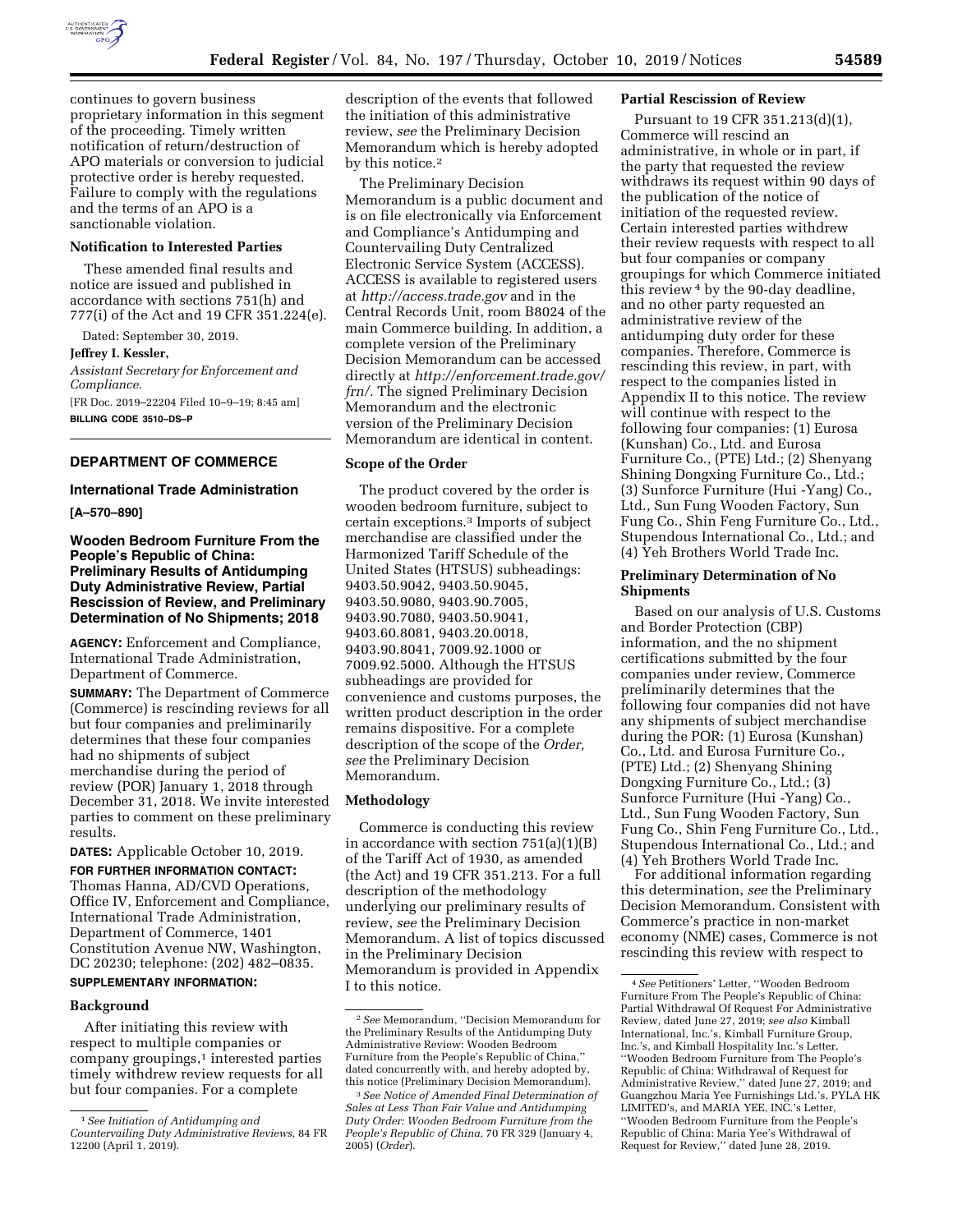these four companies, but intends to complete the review with respect to the companies for which it has preliminarily found no shipments and issue appropriate instructions to CBP based on the final results of the review.5

## **Public Comment**

Interested parties are invited to comment on the preliminary results and may submit case briefs and/or written comments, filed electronically using ACCESS, within 30 days of the date of publication of this notice, pursuant to 19 CFR 351.309(c)(1)(ii). Rebuttal briefs, limited to issues raised in the case briefs, will be due five days after the due date for case briefs, pursuant to 19 CFR 351.309(d). Pursuant to 19 CFR 351.309(c)(2) and (d)(2), parties who submit case briefs or rebuttal briefs in this investigation are encouraged to submit with each argument: (1) A statement of the issue; (2) a brief summary of the argument; and (3) a table of authorities.

Pursuant to 19 CFR 351.310(c), interested parties who wish to request a hearing, limited to issues raised in the case and rebuttal briefs, must submit a written request to the Assistant Secretary for Enforcement and Compliance, U.S. Department of Commerce, within 30 days after the date of publication of this notice. Requests should contain the party's name, address, and telephone number, the number of participants, whether any participant is a foreign national, and a list of the issues to be discussed. If a request for a hearing is made, Commerce intends to hold the hearing at the U.S. Department of Commerce, 1401 Constitution Avenue NW, Washington, DC 20230, at a time and date to be determined. Parties should confirm by telephone the date, time, and location of the hearing two days before the scheduled date.All submissions, with limited exceptions, must be filed electronically using ACCESS. An electronically filed document must be received successfully in its entirety by 5 p.m. Eastern Time (ET) on the due date. Documents excepted from the electronic submission requirements must be filed manually (*e.g.,* in paper form) with the APO/Dockets Unit in Room 18022 of the main Commerce building and stamped with the date and time of receipt by 5 p.m. ET on the due date.

Unless extended, Commerce intends to issue the final results of this review,

which will include the results of its analysis of issues raised in any briefs received, within 120 days of publication of these preliminary results, pursuant to section  $751(a)(3)(A)$  of the Act.

#### **Assessment Rates**

Upon issuing the final results of this review, Commerce will determine, and CBP shall assess, antidumping duties on all appropriate entries covered by this review.6 Commerce intends to issue assessment instructions to CBP 15 days after the publication date of the final results of this review. Pursuant to Commerce's practice in NME cases, if we continue to determine that the four companies noted above had no shipments of subject merchandise, any suspended entries of subject merchandise during the POR under their case numbers will be liquidated at the China-wide entity rate.7

## **Cash Deposit Requirements**

The following cash deposit requirements will be effective upon publication of the final results of this review for shipments of subject merchandise from China entered, or withdrawn from warehouse, for consumption on or after the publication date, as provided by sections 751(a)(2)(C) of the Act: (1) For previously investigated or reviewed China and non-China exporters that received a separate rate in a prior segment of this proceeding, the cash deposit rate will continue to be the existing exporter-specific rate; (2) for all Chinese exporters of subject merchandise that have not been found to be entitled to a separate rate, the cash deposit rate will be the rate for the China-wide entity, which is 216.01 percent; 8 and (3) for all non-China exporters of subject merchandise which have not received their own rate, the cash deposit rate will be the rate applicable to the China exporter that supplied that non-China exporter.

These deposit requirements, when imposed, shall remain in effect until further notice.

### **Notification to Importers**

This notice serves as a preliminary reminder to importers of their responsibility under 19 CFR 351.402(f)(2) to file a certificate

regarding the reimbursement of antidumping duties prior to liquidation of the relevant entries during this review period. Failure to comply with this requirement could result in Commerce's presumption that reimbursement of antidumping duties occurred and the subsequent assessment of double antidumping duties.

## **Notification to Interested Parties**

We are issuing and publishing these results in accordance with sections 751(a)(1) and 777(i)(1) of the Act and 19 CFR 351.221(b)(4).

Dated: October 3, 2019.

#### **Christian Marsh,**

*Deputy Assistant Secretary for Enforcement and Compliance.* 

#### **Appendix I**

## **List of Topics Discussed in the Preliminary Decision Memorandum**

- I. Summary
- II. Background
- III. Scope of the Order
- IV. Partial Rescission
- V. Discussion of the Methodology
- VI. Conclusion

## **Appendix II**

## **Companies for Which the Review is Rescinded**

- Billionworth Enterprises Ltd
- Carven Industries Ltd. (BVI)<br>• Carven Industries Ltd. (HK)
- Carven Industries Ltd. (HK)
- Dongguan Chengcheng Group Co., Ltd
- Dongguan Fortune Furniture Ltd
- Dongguan Mu Si Furniture Co., Ltd
- Dongguan Nova Furniture Co., Ltd
- Dongguan Singways Furniture Co., Ltd
- Dongguan Sunrise Furniture Co
- Dongguan Sunrise Furniture Co., Ltd
- Dongguan Sunshine Furniture Co., Ltd
- Dongguan Yongpeng Furniture Co., Ltd • Dongguan Yujia Furniture Co., Ltd
- Dongguan Zhenxin Furniture Co., Ltd
- 
- Dongguan Zhisheng Furniture Co., Ltd
- Dorbest Ltd<br>• Dream Roor
- Dream Rooms Furniture (Shanghai) Co. Ltd
- Fairmont Designs
- Fine Furniture (Shanghai) Ltd
- Fleetwood Fine Furniture LP
- Fortune Glory Industrial, Ltd. (HK Ltd.)
- Fortune Glory Industrial Ltd. (H.K. Ltd.)
- Fortune Furniture Ltd
- Fujian Lianfu Forestry Co., Ltd. (Aka Fujian Wonder Pacific, Inc.)
- Fuzhou Huan Mei Furniture Co., Ltd
- Golden Lion International Trading Ltd
- Golden Well International (HK), Ltd./ Producer: Zhangzhou XYM Furniture Product Co., Ltd
- Guangdong New Four Seas Furniture Manufacturing Ltd
- Guangdong Yihua Timber Industry Co., Ltd
- Guangzhou Lucky Furniture Co., Ltd
- Guangzhou Maria Yee Furnishings Ltd
- Hang Hai Woodcraft's Art Factory
- Hang Hai Woodcrafts Art Factory
- Jasonwood Industrial Co., Ltd. S.A
- Jiangmen Kinwai International Furniture Co., Ltd

<sup>5</sup>*See Non-Market Economy Antidumping Proceedings: Assessment of Antidumping Duties,* 76 FR 65694, 65694–95 (October 24, 2011) and the ''Assessment Rates'' section, *infra.* 

<sup>6</sup>*See* 19 CFR 351.212(b).

<sup>7</sup>For a full discussion of this practice, *see Non-Market Economy Antidumping Proceedings: Assessment of Antidumping Duties,* 76 FR 65694 (October 24, 2011).

<sup>8</sup>*See Wooden Bedroom Furniture From the People's Republic of China: Final Results of Antidumping Duty Administrative Review and Final Determination of No Shipments in Part;* 2017, 84 FR 24749 (May 29, 2019).